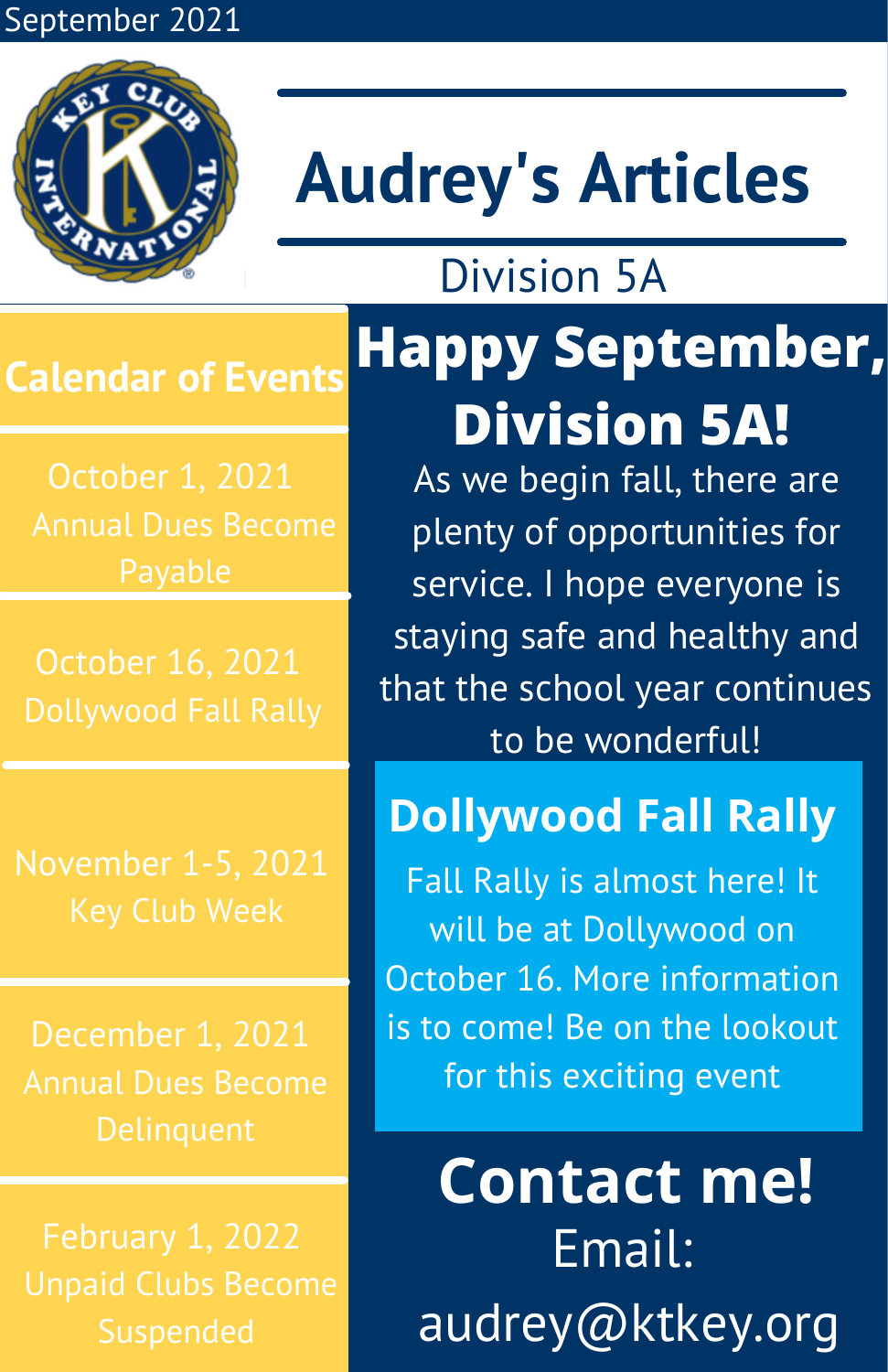# **Youth Opportunity Fund**

fund/

### **5A Divisional Officer Training**

This month, I will host a Divisional Officer Training! I hope you will encourage your officer board to join us to learn some great tips to keep your clubs running smoothly! Due to a recent rise in Covid-19 cases, I am planning to host this meeting via Zoom on **Wednesday, September 22 at 7 PM EST**. Be on the lookout for an email from me regarding further details about this exciting and informative event.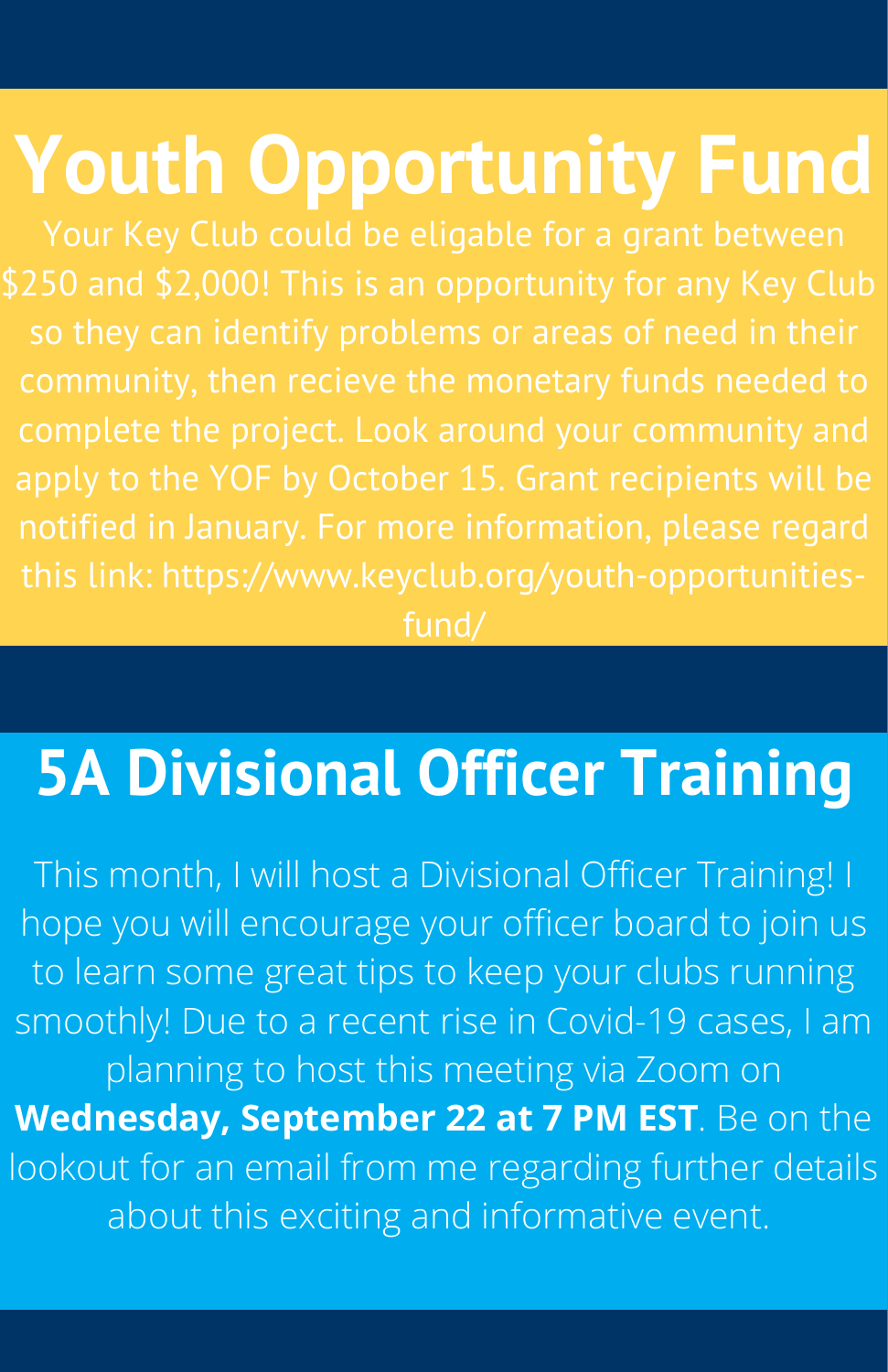# **Key Club Week**

Key Club Week is from November 1-5. Each day represents different aspects of what we do.

**Monday: Show your K!** Wear your Key Club gear to show your Key Club pride!

**Tuesday: Kudos to the Key Players** Show appreciation to those who support Key Club!

**Wednesday: Dare to Share** Share your love for Key Club on social media!

**Thursday: Random Acts of Kindness**

Spread joy in you high school by doing random acts of kindness in your school and community.

#### **Friday: Connect the Ks!**

Celebrate the entire K family by connecting with Kiwanis members, Circle K International, Builders Club, K-Kids, or Akiton clubs to collaborate on a service project.

Learn more at: https://www.keyclub.org/events/keyclubweek/